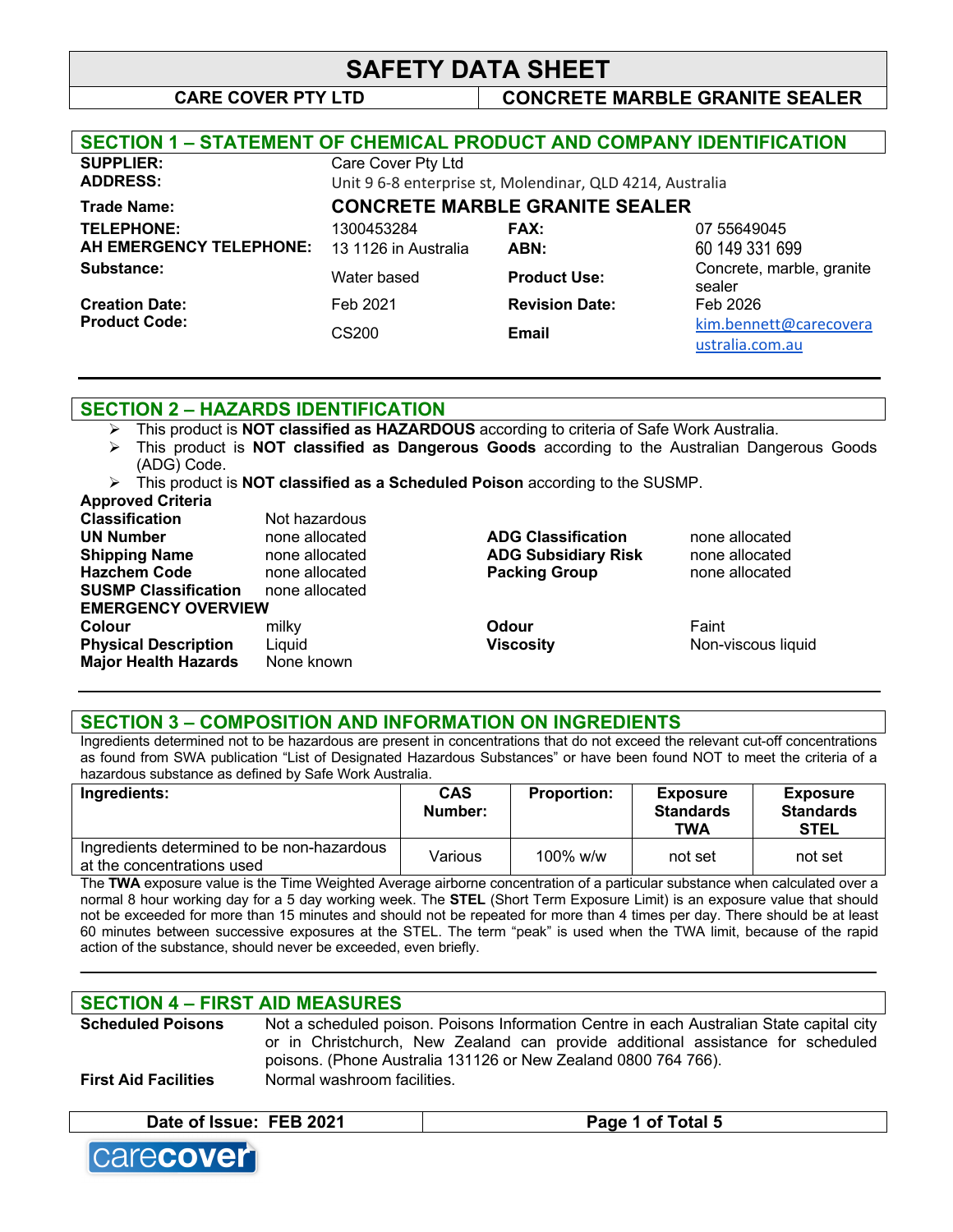# **SAFETY DATA SHEET CARE COVER PTY LTD CONCRETE MARBLE GRANITE SEALER**

| <b>Skin contact</b>       | Wash skin with water. Seek medical advice (e.g. doctor) if any irritation, burning or<br>redness develops.                                                                                                 |
|---------------------------|------------------------------------------------------------------------------------------------------------------------------------------------------------------------------------------------------------|
| Eye contact               | Immediately irrigate with water for at least 20 minutes. Eyelids to be held open. Seek<br>medical advice (e.g. ophthalmologist) if any irritation persists.                                                |
| Ingestion                 | Do NOT induce vomiting. Rinse mouth thoroughly with water immediately. Give water to<br>drink. If vomiting occurs, give further water to achieve effective dilution. Seek medical<br>advice (e.g. doctor). |
| <b>Inhalation</b>         | Remove victim to fresh air away from exposure - avoid becoming a casualty. Seek<br>medical advice (e.g. doctor) if any symptoms persist.                                                                   |
| <b>Advice to Doctor</b>   | Treat symptomatically. All treatments should be based on observed signs and symptoms<br>of distress of the patient.                                                                                        |
| <b>Aggravated Medical</b> |                                                                                                                                                                                                            |
| <b>Conditions</b>         | None known.                                                                                                                                                                                                |

| <b>SECTION 5 - FIRE FIGHTING MEASURES</b> |                                                                                                                                                                                                                                    |  |
|-------------------------------------------|------------------------------------------------------------------------------------------------------------------------------------------------------------------------------------------------------------------------------------|--|
| <b>Fire and Explosion</b>                 |                                                                                                                                                                                                                                    |  |
| <b>Hazards</b>                            | Water based. Not combustible - if involved in a fire, may emit toxic fumes.                                                                                                                                                        |  |
| <b>Extinguishing Media</b>                | Use an extinguishing media suitable for surrounding fires.                                                                                                                                                                         |  |
| <b>Fire Fighting</b>                      | Keep containers exposed to extreme heat cool with water spray. Fire fighters to wear<br>self-contained breathing apparatus if risk of exposure to products of combustion or<br>decomposition. Evacuate area - move upwind of fire. |  |
| <b>Flash Point</b>                        | Not combustible                                                                                                                                                                                                                    |  |

### **SECTION 6 – ACCIDENTAL RELEASE MEASURES**

**Occupational Release** Minor spills do not normally need any special clean-up measures - simply rinse with water. In the event of a major spill, prevent spillage from entering drains or water courses. For large spills, or tank rupture, stop leak if safe to do so. Wear appropriate protective equipment as in section 8 below to prevent skin and eye contamination. Spilt material may result in a slip hazard and should be absorbed into dry, inert material (e.g. sand, earth or vermiculite), which then can be put into appropriately labelled drums for disposal by an approved agent according to local conditions. Residual deposits will remain slippery. Wash area down with excess water. If contamination of sewers or waterways has occurred advise the local emergency services. In the event of a large spillage notify the local environment protection authority or emergency services.

|                 | <b>SECTION 7 - HANDLING AND STORAGE</b>                                                                                                                                                                                      |
|-----------------|------------------------------------------------------------------------------------------------------------------------------------------------------------------------------------------------------------------------------|
| <b>Handling</b> | Avoid contact with incompatible materials. When handling, DO NOT eat, drink or smoke.<br>Keep containers closed. Avoid physical damage to containers. As with any chemical<br>product, wash hands with water after handling. |
| <b>Storage</b>  | Store in a cool, dry, place with good ventilation. Avoid storing in aluminium and light alloy<br>containers. Store away from incompatible materials (Section 10). Keep containers<br>closed.                                 |

**SECTION 8 – EXPOSURE CONTROLS AND PERSONAL PROTECTION**

**Date of Issue: FEB 2021 Page 2 of Total 5**



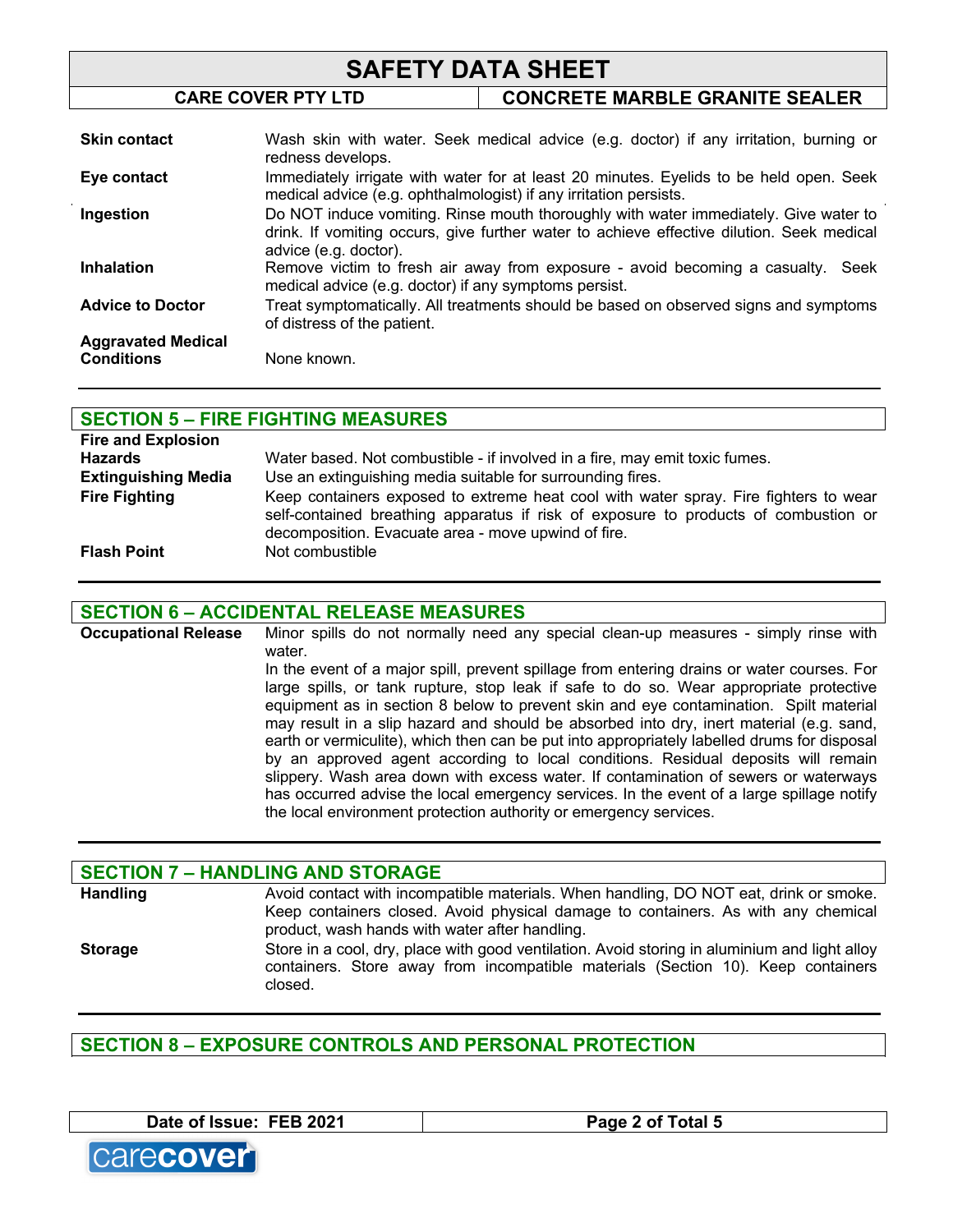|                                                | YALLI DATA VIILLI                                                                                                                        |                                                                                                                                                                        |  |
|------------------------------------------------|------------------------------------------------------------------------------------------------------------------------------------------|------------------------------------------------------------------------------------------------------------------------------------------------------------------------|--|
|                                                | <b>CARE COVER PTY LTD</b>                                                                                                                | <b>CONCRETE MARBLE GRANITE SEALER</b>                                                                                                                                  |  |
|                                                |                                                                                                                                          |                                                                                                                                                                        |  |
| <b>Exposure Limits</b>                         |                                                                                                                                          | National Occupational Exposure Limits, as published by Safe Work Australia:                                                                                            |  |
|                                                |                                                                                                                                          | Time-weighted Average (TWA): None established for specific product.                                                                                                    |  |
|                                                | See SECTION 3 for Exposure Limits of individual ingredients.                                                                             |                                                                                                                                                                        |  |
|                                                | Short Term Exposure Limit (STEL): None established for specific product.<br>See SECTION 3 for Exposure Limits of individual ingredients. |                                                                                                                                                                        |  |
|                                                |                                                                                                                                          |                                                                                                                                                                        |  |
| <b>Biological Limit Value</b>                  | None established for product.                                                                                                            |                                                                                                                                                                        |  |
| <b>Engineering Controls</b>                    | None required.                                                                                                                           |                                                                                                                                                                        |  |
| <b>Personal Protective</b><br><b>Equipment</b> | according to the criteria of Safe Work Australia.                                                                                        | This product is a household cleaning product for fabric and is not classified as hazardous                                                                             |  |
|                                                |                                                                                                                                          | Use good occupational work practice. The use of protective clothing and equipment                                                                                      |  |
|                                                |                                                                                                                                          | depends upon the degree and nature of exposure. Final choice of appropriate protection                                                                                 |  |
|                                                |                                                                                                                                          | will vary according to individual circumstances i.e. methods of handling or engineering                                                                                |  |
|                                                |                                                                                                                                          | controls and according to risk assessments undertaken. The following protective                                                                                        |  |
|                                                | equipment should be available;                                                                                                           |                                                                                                                                                                        |  |
| <b>Eye Protection</b>                          |                                                                                                                                          |                                                                                                                                                                        |  |
|                                                |                                                                                                                                          | Generally not required to handle the product as per label directions.                                                                                                  |  |
|                                                |                                                                                                                                          | The use of safety glasses with side shield protection, goggles or face shield is                                                                                       |  |
|                                                |                                                                                                                                          | recommended to handle in quantity, cleaning up spills, decanting, etc. Contact lenses                                                                                  |  |
|                                                |                                                                                                                                          | pose a special hazard; soft lenses may absorb irritants and all lenses concentrate them.                                                                               |  |
| <b>Skin Protection</b>                         |                                                                                                                                          |                                                                                                                                                                        |  |
|                                                |                                                                                                                                          | Generally not required to handle the product as per label directions.                                                                                                  |  |
|                                                |                                                                                                                                          | Overalls, work boots and elbow length gloves (as per AS/NZS 2161, or as recommended<br>by supplier) are recommended for handling the concentrated product in quantity, |  |
|                                                | cleaning up spills, decanting, etc.                                                                                                      |                                                                                                                                                                        |  |
| <b>Protective Material</b>                     |                                                                                                                                          | Material suitable for detergent contact - Butyl rubber, Natural Latex, Neoprene, PVC,                                                                                  |  |
| <b>Types</b>                                   | and Nitrile.                                                                                                                             |                                                                                                                                                                        |  |
| <b>Respirator</b>                              |                                                                                                                                          | Generally not required to handle the product as per label directions.                                                                                                  |  |
|                                                |                                                                                                                                          |                                                                                                                                                                        |  |

# **SECTION 9 – PHYSICAL AND CHEMICAL PROPERTIES**

| <b>Physical State</b>   | Non-viscous liquid          | Colour                          | milky               |
|-------------------------|-----------------------------|---------------------------------|---------------------|
| <b>Odour</b>            | faint odour                 | <b>Specific Gravity</b>         | 0.96 - 1.00 @ 25 °C |
| <b>Boiling Point</b>    | Approximately 100 °C        | <b>Freezing Point</b>           | Approximately 0 °C  |
| <b>Vapour Pressure</b>  | Not available               | <b>Vapour Density</b>           | Not available       |
| <b>Flash Point</b>      | $> 63$ °C (not flammable)   | <b>Flammable Limits</b>         | Not applicable      |
| <b>Water Solubility</b> | Miscible in all proportions | рH                              | $5.0 - 7.0$ neat    |
| <b>Volatile Organic</b> |                             | <b>Coefficient of Water/Oil</b> |                     |
| <b>Compounds (VOC)</b>  | Not determined              | <b>Distribution</b>             | Not available       |
| <b>Viscosity</b>        | Not available               | <b>Odour Threshold</b>          | Not available       |
| <b>Evaporation Rate</b> | Not available               | <b>Per Cent Volatile</b>        | Ca 90 % v/v         |
|                         |                             |                                 |                     |

# **SECTION 10 – STABILITY AND REACTIVITY**

| <b>Chemical Stability</b>     | Stable at normal temperatures and pressure.                                                    |
|-------------------------------|------------------------------------------------------------------------------------------------|
| <b>Conditions to Avoid</b>    | None known.                                                                                    |
| <b>Incompatible Materials</b> | None known.                                                                                    |
| <b>Hazardous</b>              | Product can decompose on combustion to form Carbon Monoxide, Carbon Dioxide, and               |
| <b>Decomposition</b>          | other possibly toxic gases and vapours (hydrogen fluoride and other compounds of<br>fluorine). |
| <b>Hazardous Reactions</b>    | None known.                                                                                    |
|                               |                                                                                                |

**Date of Issue: FEB 2021 Page 3 of Total 5** 

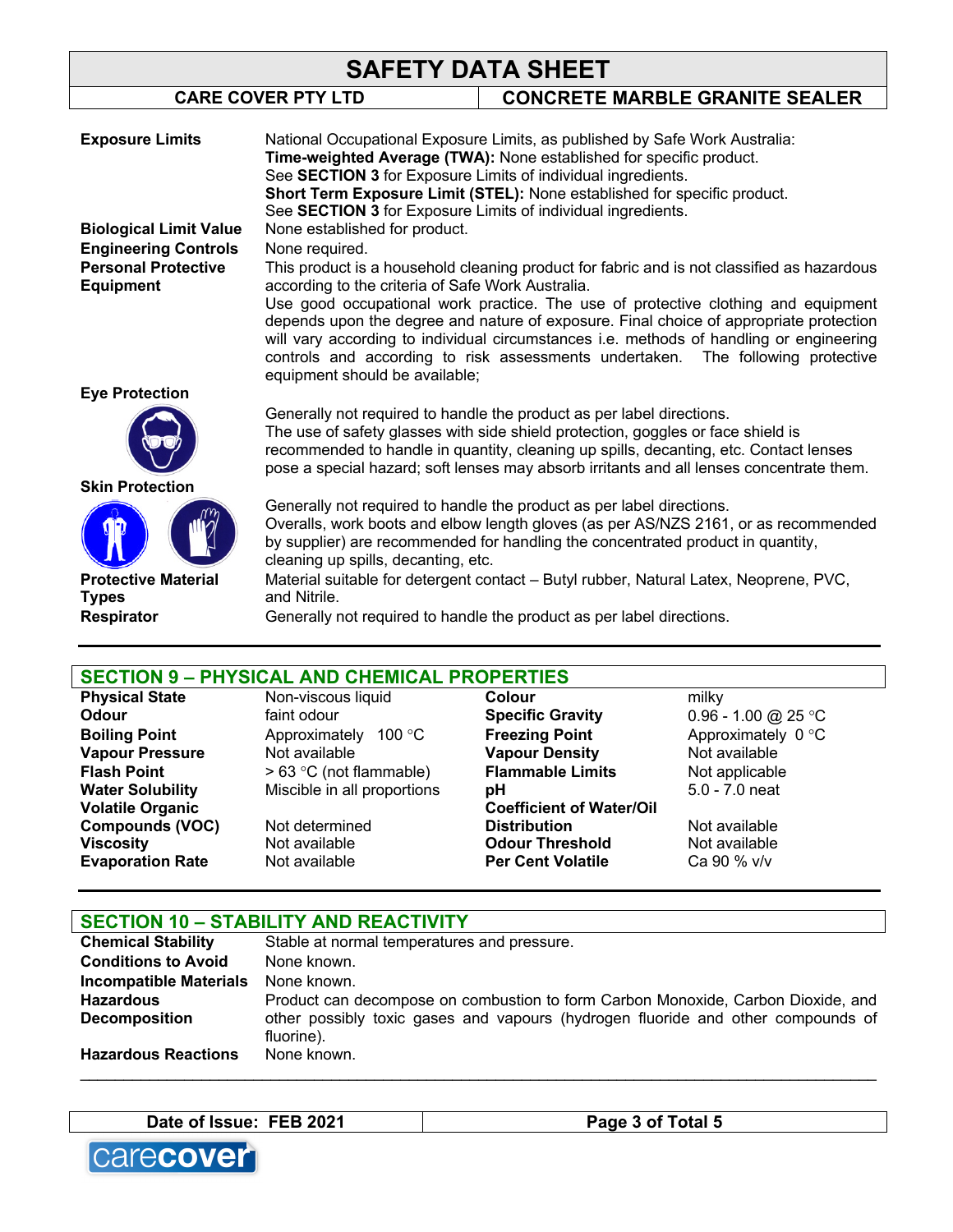**CARE COVER PTY LTD CONCRETE MARBLE GRANITE SEALER**

|                                          | <b>SECTION 11 - TOXICOLOGICAL INFORMATION</b>                                                           |
|------------------------------------------|---------------------------------------------------------------------------------------------------------|
| <b>PRODUCT MIXTURE INFORMATION</b>       |                                                                                                         |
| <b>Local Effects</b>                     | None known.                                                                                             |
| <b>Target Organs</b>                     | None known.                                                                                             |
| <b>POTENTIAL HEALTH EFFECTS</b>          |                                                                                                         |
| Ingestion                                |                                                                                                         |
| short term exposure                      | Low toxicity. Ingestion of large amounts may irritate the gastric tract causing nausea and<br>vomiting. |
| long term exposure                       | No information available.                                                                               |
| <b>Skin contact</b>                      |                                                                                                         |
| short term exposure                      | Not a known skin irritant.                                                                              |
| long term exposure                       | Prolonged and repeated skin contact with undiluted solutions may induce eczematoid<br>dermatitis.       |
| Eye contact                              |                                                                                                         |
| short term exposure                      | Eye contact may cause mild stinging, blurring, tearing.                                                 |
| long term exposure                       | No information available.                                                                               |
| <b>Inhalation</b>                        |                                                                                                         |
| short term exposure                      | Inhalation of aerosol or fine spray mist may cause serious respiratory problems.                        |
| long term exposure                       | No information available.                                                                               |
| <b>Carcinogen Status</b>                 |                                                                                                         |
| <b>Safe Work Australia</b>               | No significant ingredient is classified as carcinogenic by Safe Work Australia.                         |
| <b>NTP</b>                               | No significant ingredient is classified as carcinogenic by NTP.                                         |
| <b>IARC</b><br><b>Medical conditions</b> | No significant ingredient is classified as carcinogenic by IARC.                                        |
| aggravated by exposure                   | No information available.                                                                               |
|                                          |                                                                                                         |

### **SECTION 12 – ECOLOGICAL INFORMATION**

| <b>Fish toxicity</b>          | None available for specific product.                                                                                                                                                                                                                               |
|-------------------------------|--------------------------------------------------------------------------------------------------------------------------------------------------------------------------------------------------------------------------------------------------------------------|
| <b>Algae toxicity</b>         | None available for specific product.                                                                                                                                                                                                                               |
| <b>Invertebrates toxicity</b> | None available for specific product                                                                                                                                                                                                                                |
| <b>Toxicity to Bacteria</b>   | None available for specific product                                                                                                                                                                                                                                |
| <b>OECD Biological</b>        | Expected to not be an environmental hazard. No hydrocarbons or environmentally                                                                                                                                                                                     |
| degradation                   | hazardous components.                                                                                                                                                                                                                                              |
| General                       | Apply this product only as specified on the label. Product miscible in all proportions with<br>water. AS WITH ANY CHEMICAL PRODUCT, DO NOT DISCHARGE LARGE<br>QUANTITIES INTO DRAINS, WATERWAYS, SEWER OR ENVIRONMENT. Inform local<br>authorities if this occurs. |

### **SECTION 13 – DISPOSAL CONSIDERATIONS**

**Disposal** The small quantities contained in wash solutions (when used as directed) can generally be handled by conventional sewage systems, septics, and grey water systems. To dispose of quantities of undiluted product, refer to State Land Waste Management Authority. Transfer product residues to a labelled, sealed container for disposal or recovery. Waste disposal must be by an accredited contractor. As with any chemical, do not put down the drain in quantity.

#### **SECTION 14 – TRANSPORT INFORMATION**

**Date of Issue: FEB 2021 Page 4 of Total 5**